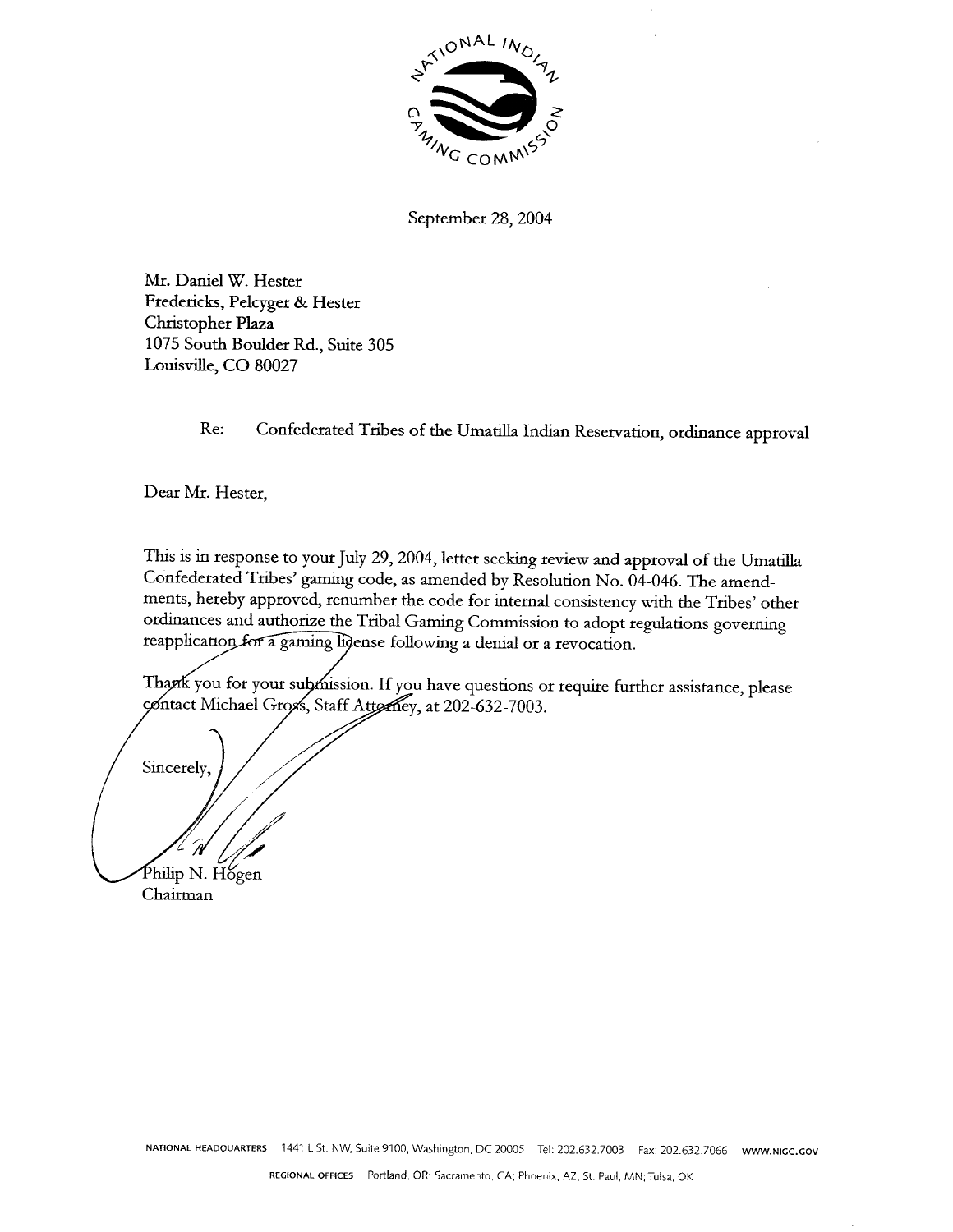## **CERTIFICATE**  $\mathcal{A}_{\mathcal{S}}$

 $\mathbf{v}$ 

The undersigned, Antone C. Minthorn and Rose Mary Narcisse, hereby certify that they are the Chairman and Secretary, respectively, of the Board of Trustees of the Confederated Tribes of the $\partial_{\mathcal{U}}$ Umatilla Indian Reservation (Confederated Tribes), and that at a regular meeting of said Board at the Board Room of the Tribal office building, Mission, Oregon, on the  $12<sup>th</sup>$  day of July, 2004, a quorum of said Board was present and the following, Resolution was regularly moved, seconded, and adopted by a vote of 5 for, 0 against, and 0 abstaining.

## **RESOLUTION**

- **WHEREAS,** the Board of Trustees is governing body of the Confederated Tribes by the authority of Article **VI,** Section 1 of the Constitution an Bylaws of the Confederated Tribes, adopted on November 4, 1949 and approved on December 7,1949, as amended; AND
- **WHIEREAS,** pursuant **to** Article **VI,** Section 1 (d) of the Confederated Tribes' constitution, the powers of the Board of Trustees include the authority "to promulgate and enforce ordinance governing the conduct of all persons and activities within the boundaries of the Umatilla Indian Reservation": **AND**
- **WHEREAS, by** Resolution No. 94-14, adopted by the Board of **Trustees** on February 22,1994 the Board of Trustees enacted the Tribes' Gaming Code, which was subsequently amended by Resolution 99-102, adopted by the Board of Trustees on December 15, 1999, and by Resolution 01-101, adopted by the Board of Trustees on October 1, 2001; AND
- **WHEREAS,** the **Gaming** Code establishes the standards to govern the conduct of gaming activities on Confederated Tribes' lands and establishes the Confederated Tribes' Tribal **Gaming** Commission to implement those standards, oversee gaming activities on Tribal lands, and promulgate regulations; AND
- WHEREAS, the Gaming Code at Sections  $11 13$  establishes the general standards pursuant to which the Tribal Gaming Commission is to make decisions regarding licensing of individuals and entities to **conduct gaming** activities on Tribal lands; AND
- **WHEREAS,** the **Gaming** code at Section 13 **(a)(6)** currently provides that "Denial of employment or a License by the Tribal **Gaming** Commission is final"; and
- **WHEREAS,** the Tribal Gaming Commission has informed the Board of Trustees that this provision has resulted in situations where Tribal members and other license applicants who have been denied licenses are permanently prohibited from reapplying for a license, even where substantial time has passed and the circumstances that led to the licensure denial have changed substantially; AND
- **WHEREAS,** the Tribal Gaming Commission has adopted a resolution requesting that the Board of Trustees enact an amendment to Section 13 **(A)(6)** that would authorize the Tribal Gaming Commission to promulgate regulations to permit such individuals to request an opportunity to reapply for licenses; AND